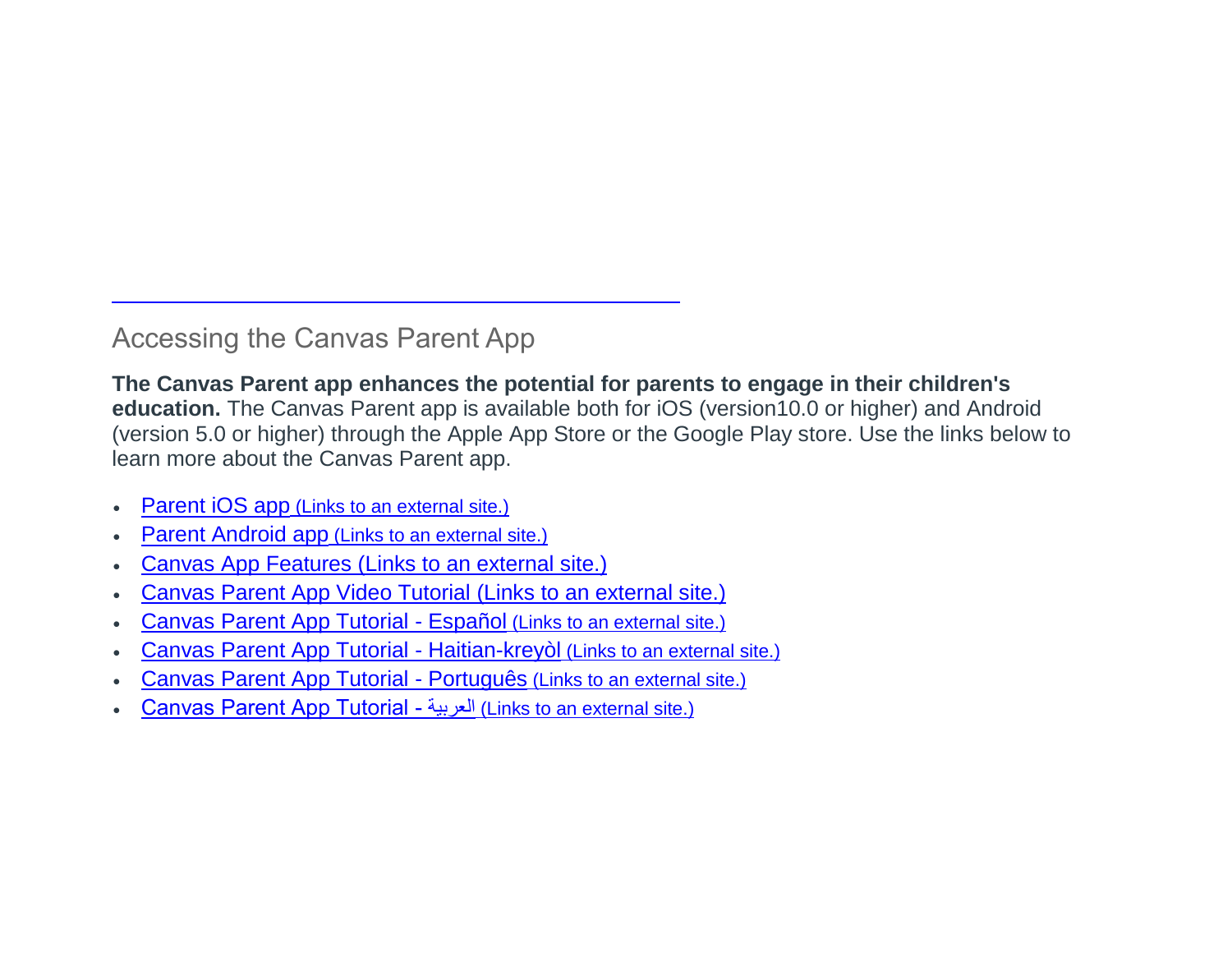The [Canvas Community has additional](https://community.canvaslms.com/groups/observers/pages/home) parent resources (Links to an external site.) in addition to what has been provided below.

#### **Broward Canvas Parent Quick Start Guides Translated**

- Canvas Parent App [Broward 12.14.18\\_Haitian Creole.pdf](https://browardschools.instructure.com/courses/411/files/43464156/download?wrap=1)
- Canvas Parent App Broward 12.14.18 Portuguese.pdf
- Canvas Parent App Broward 12.14.18 Spanish.pdf

**Broward Canvas Parent Quick Start Guide**

[Canvas Parent App Broward 2-12-20.pdf](https://browardschools.instructure.com/courses/411/files/46487634/download?wrap=1)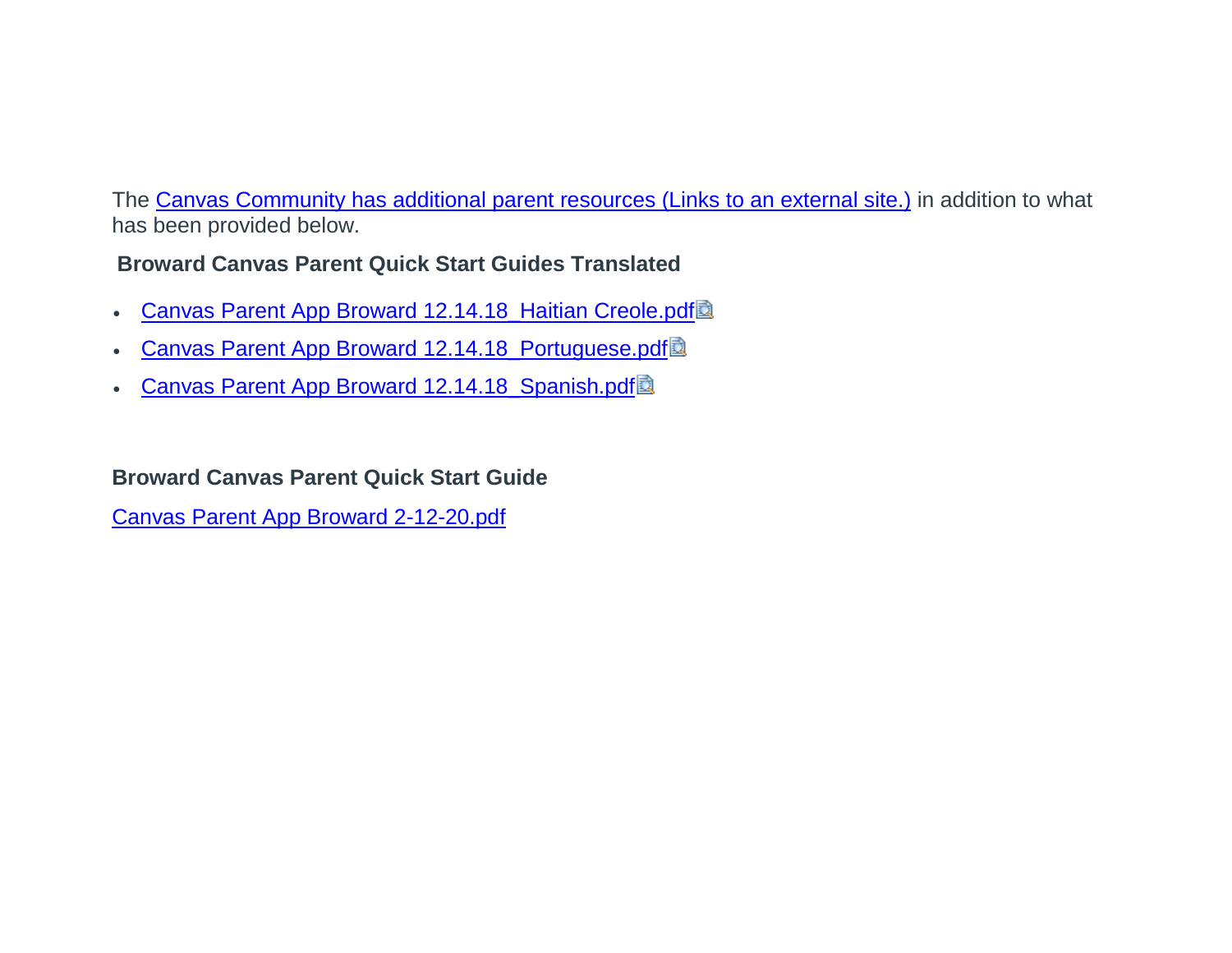

Accessing the Canvas Parent App

**The Canvas Parent app enhances the potential for parents to engage in their children's education.** The Canvas Parent app is available both for iOS (version10.0 or higher) and Android (version 5.0 or higher) through the Apple App Store or the Google Play store. Use the links below to learn more about the Canvas Parent app.

- [Parent iOS app](https://community.canvaslms.com/docs/DOC-9911-59346560956) (Links to an external site.)
- **[Parent Android app](https://community.canvaslms.com/docs/DOC-9896-59347560721) (Links to an external site.)**
- [Canvas App Features](https://community.canvaslms.com/docs/DOC-10718-67952620813) (Links to an external site.)
- [Canvas Parent App Video Tutorial](https://community.canvaslms.com/videos/3950-canvas-parent-app) (Links to an external site.)
- [Canvas Parent App Tutorial -](https://www.brainshark.com/browardschools/vu?pi=zGSzIiJEIzCJMdz0) Español (Links to an external site.)
- [Canvas Parent App Tutorial -](https://www.brainshark.com/browardschools/vu?pi=zHozZcZmYzCJMdz0) Haitian-kreyòl (Links to an external site.)
- [Canvas Parent App Tutorial -](https://www.brainshark.com/browardschools/vu?pi=zHPzcAlCqzCJMdz0) Português (Links to an external site.)
- [Canvas Parent App Tutorial -](https://www.brainshark.com/browardschools/vu?pi=zGqzkKgO6zCJMdz0) العربية) Links to an external site.)

The [Canvas Community has additional parent resources](https://community.canvaslms.com/groups/observers/pages/home) (Links to an external site.) in addition to what has been provided below.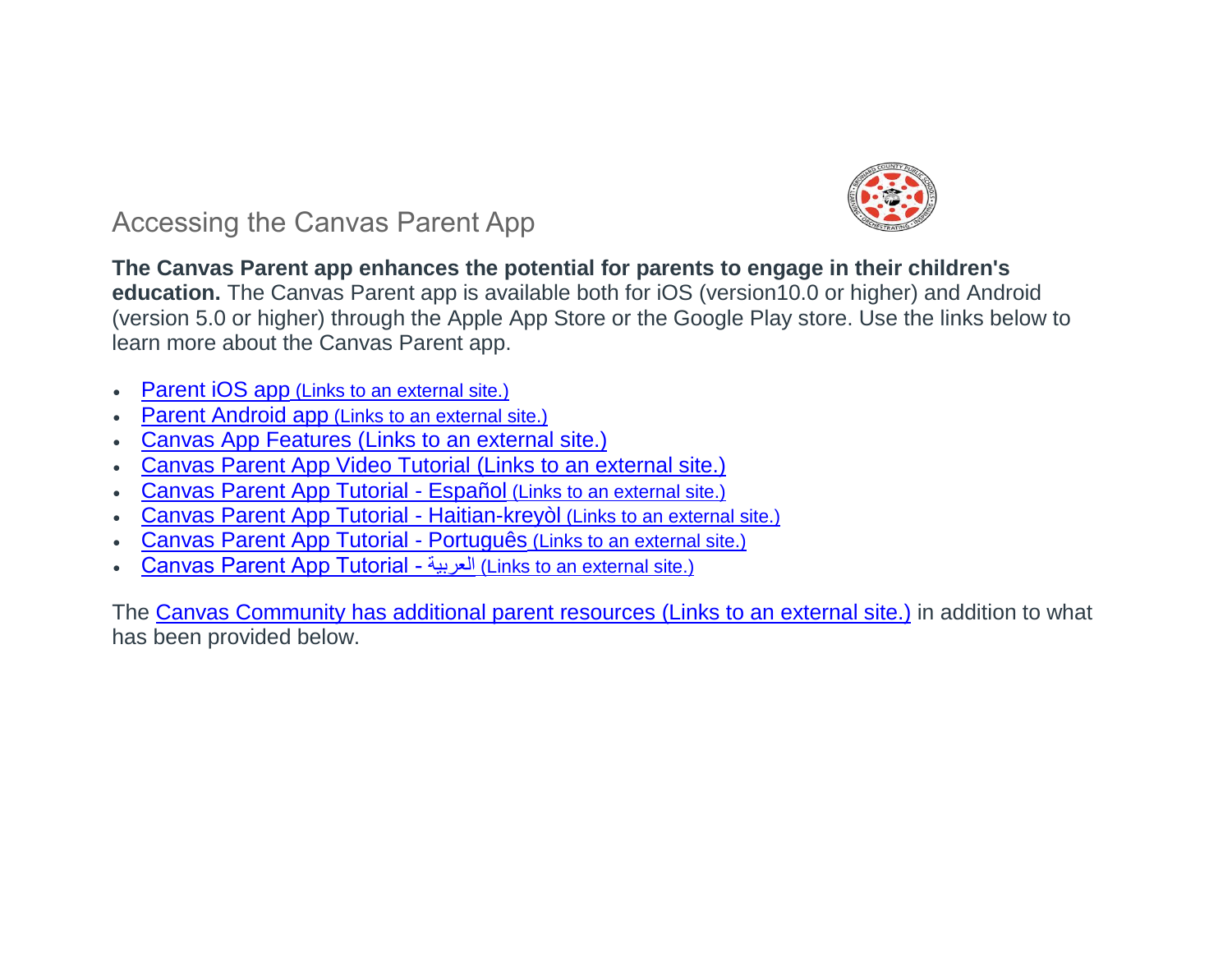#### **Broward Canvas Parent Quick Start Guides Translated**

- [Canvas Parent App Broward 12.14.18\\_Haitian Creole.pdf](https://browardschools.instructure.com/courses/411/files/43464156/download?wrap=1)
- [Canvas Parent App Broward 12.14.18\\_Portuguese.pdf](https://browardschools.instructure.com/courses/411/files/43464246/download?wrap=1)
- Canvas Parent App Broward 12.14.18 Spanish.pdf

#### **Broward Canvas Parent Quick Start Guide**

[Canvas Parent App Broward 2-12-20.pdf](https://browardschools.instructure.com/courses/411/files/46487634/download?wrap=1)

### Using the Canvas Parent App

Parents are able to review upcoming or past assignments, check on grades and receive alerts for student activity. The Canvas Parent app is available both for iOS and Android. The parent role in Canvas is often referred to as an observer role. The parent app gives you a glance into the course work being completed on the Canvas LMS, specifically, the Parent App will provide you with the following capabilities. The [Canvas Parent App Video Tutorial](https://community.canvaslms.com/videos/3950-canvas-parent-app) (Links to an external site.) will provide an overview of the capabilities with the app.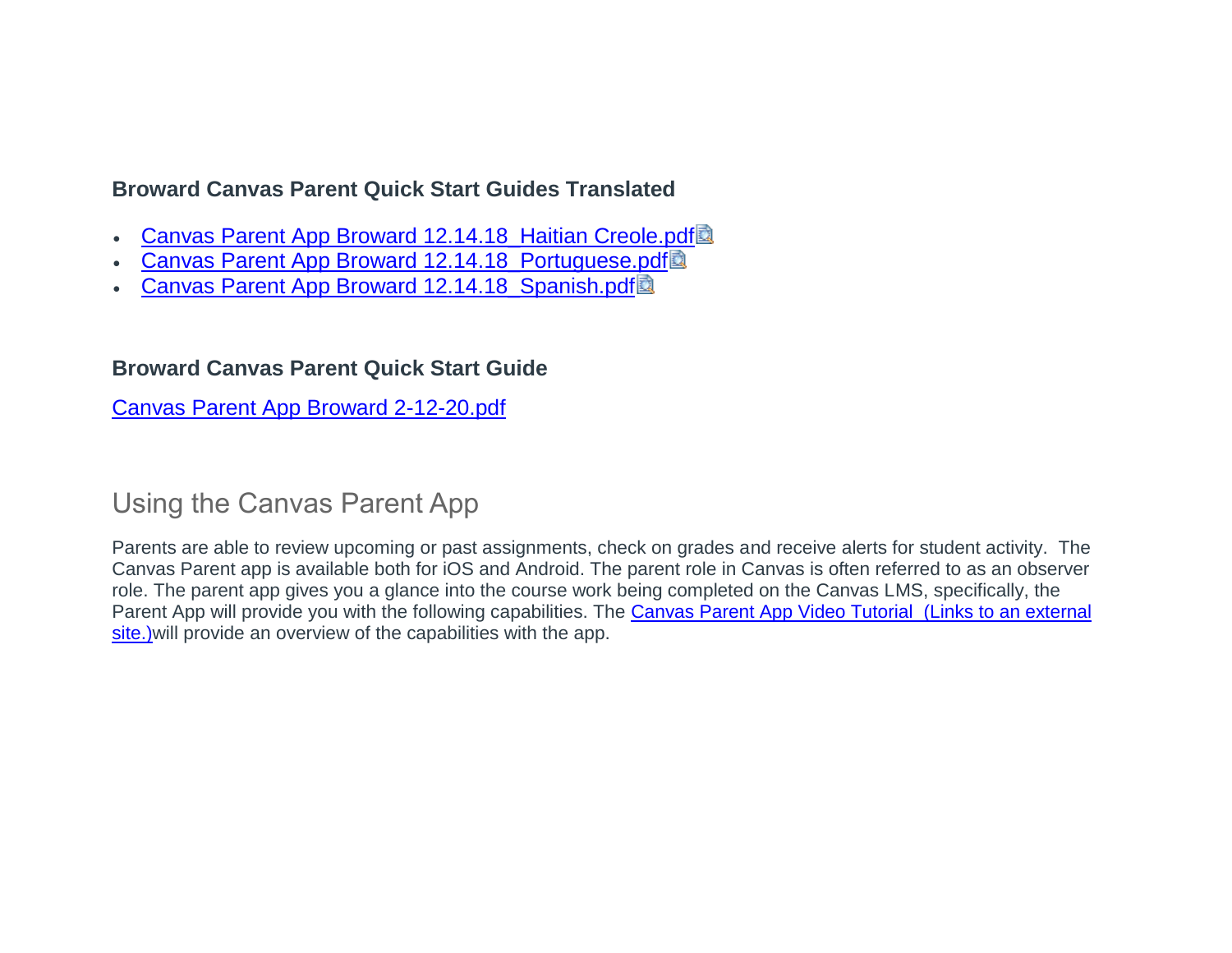| Clicking on the name of a course will<br>When parents first log into the app, they will<br>see a list of courses and course grades for<br>their students - please note that these<br>course. You will see tabs at the top of the<br>grades only indicate course progress, official screen based on the areas of the course the menu. Click manage children to either add<br>course grades are found in Pinnacle. If<br>teacher has made visible.<br>parents have added additional children to<br>At the bottom screen, you can switch<br>their account and need to switch between<br>between the course view, the week view or<br>students, they can click the down arrow (in<br>the alerts view.<br>the blue bar at the top) next to the student<br>name.<br>(See Below) | Parents are able to manage alerts for their<br>provide more detailed information about the students within the user menu. Click 3 lines in the<br>upper left-hand corner of the screen to open this<br>additional students or manage alerts. Select the<br>student to set a number of options related to this<br>course. Set thresholds or toggle on to enable<br>various alerts.<br>Please note these steps need to be completed for<br>each of your child's courses. |
|---------------------------------------------------------------------------------------------------------------------------------------------------------------------------------------------------------------------------------------------------------------------------------------------------------------------------------------------------------------------------------------------------------------------------------------------------------------------------------------------------------------------------------------------------------------------------------------------------------------------------------------------------------------------------------------------------------------------------------------------------------------------------|------------------------------------------------------------------------------------------------------------------------------------------------------------------------------------------------------------------------------------------------------------------------------------------------------------------------------------------------------------------------------------------------------------------------------------------------------------------------|
|---------------------------------------------------------------------------------------------------------------------------------------------------------------------------------------------------------------------------------------------------------------------------------------------------------------------------------------------------------------------------------------------------------------------------------------------------------------------------------------------------------------------------------------------------------------------------------------------------------------------------------------------------------------------------------------------------------------------------------------------------------------------------|------------------------------------------------------------------------------------------------------------------------------------------------------------------------------------------------------------------------------------------------------------------------------------------------------------------------------------------------------------------------------------------------------------------------------------------------------------------------|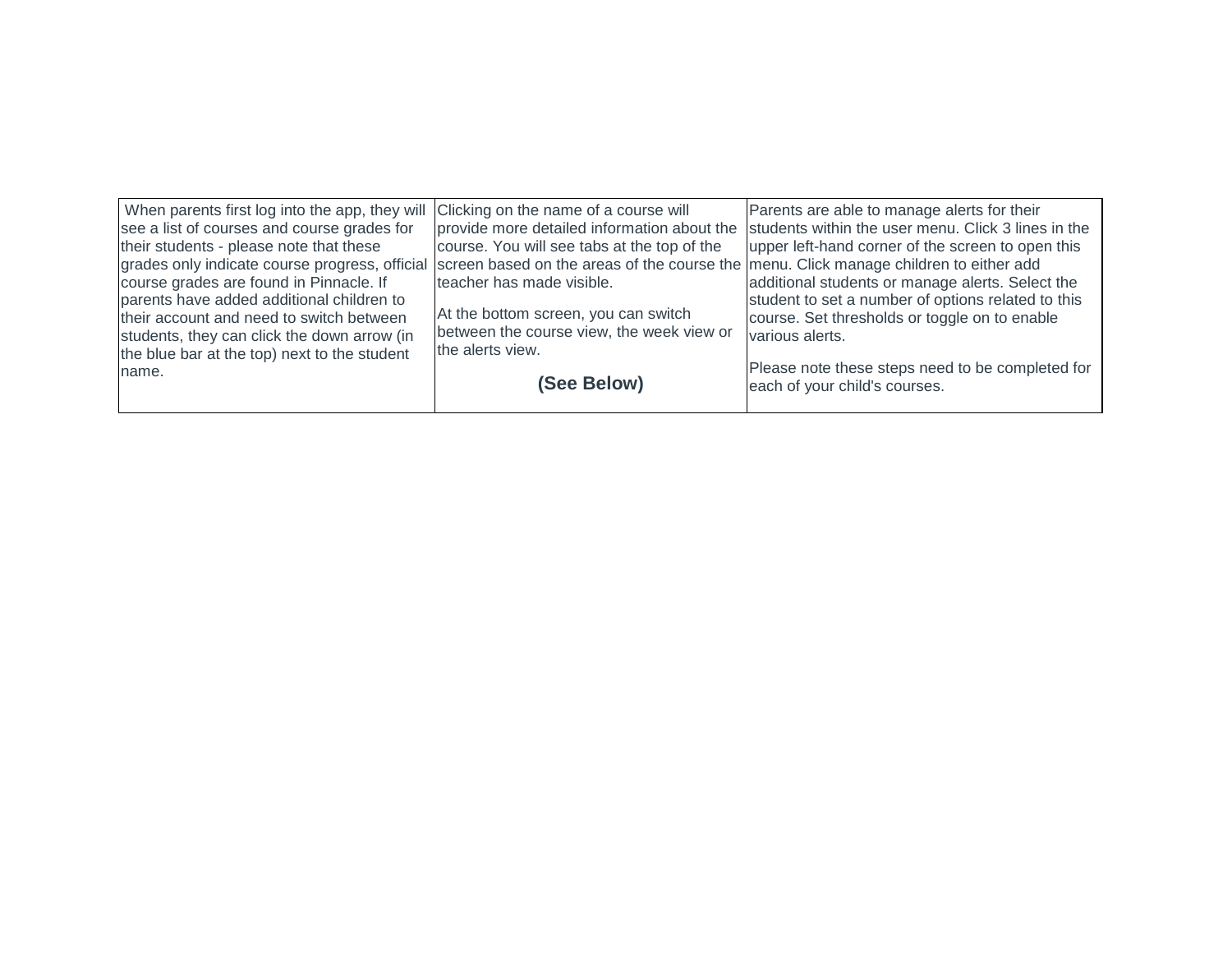| Emily Boone v                    |              | $\times$           | <b>Biology 101</b>                  | ĥ             | K Manage Children         |    |
|----------------------------------|--------------|--------------------|-------------------------------------|---------------|---------------------------|----|
| Biology 101<br><b>Bio 101</b>    |              |                    | Aug 4 - Aug 10                      | $\rightarrow$ | <b>Emily Boone</b>        |    |
| A- 90%                           |              |                    | SUNDAY, AUGUST 4<br>Nothing Due     |               |                           |    |
| <b>Classic Literature</b><br>Lit |              | MONDAY, AUGUST 5   |                                     |               | ALERT ME WHEN:            |    |
|                                  |              |                    | Nothing Due                         |               | Course grade above        | 96 |
|                                  | A 100%       |                    | TUESDAY, AUGUST 6                   |               | Course grade below        | 85 |
| History 101<br><b>HIST 101</b>   |              |                    | Class Journal Week 6<br>Biology 101 |               | Assignment missing        |    |
|                                  | No Grade     |                    | Missing<br>WEDNESDAY, AUGUST 7      |               | Assignment grade above    | 95 |
| History 101.<br>Hist101.         |              | Nothing Due        |                                     |               | Assignment grade below    | 90 |
|                                  | Pass 101.21% | THURSDAY, AUGUST 8 |                                     |               | Course announcements      |    |
|                                  |              | Nothing Due        |                                     |               | Institution announcements |    |
|                                  |              | FRIDAY, AUGUST 9   |                                     |               |                           |    |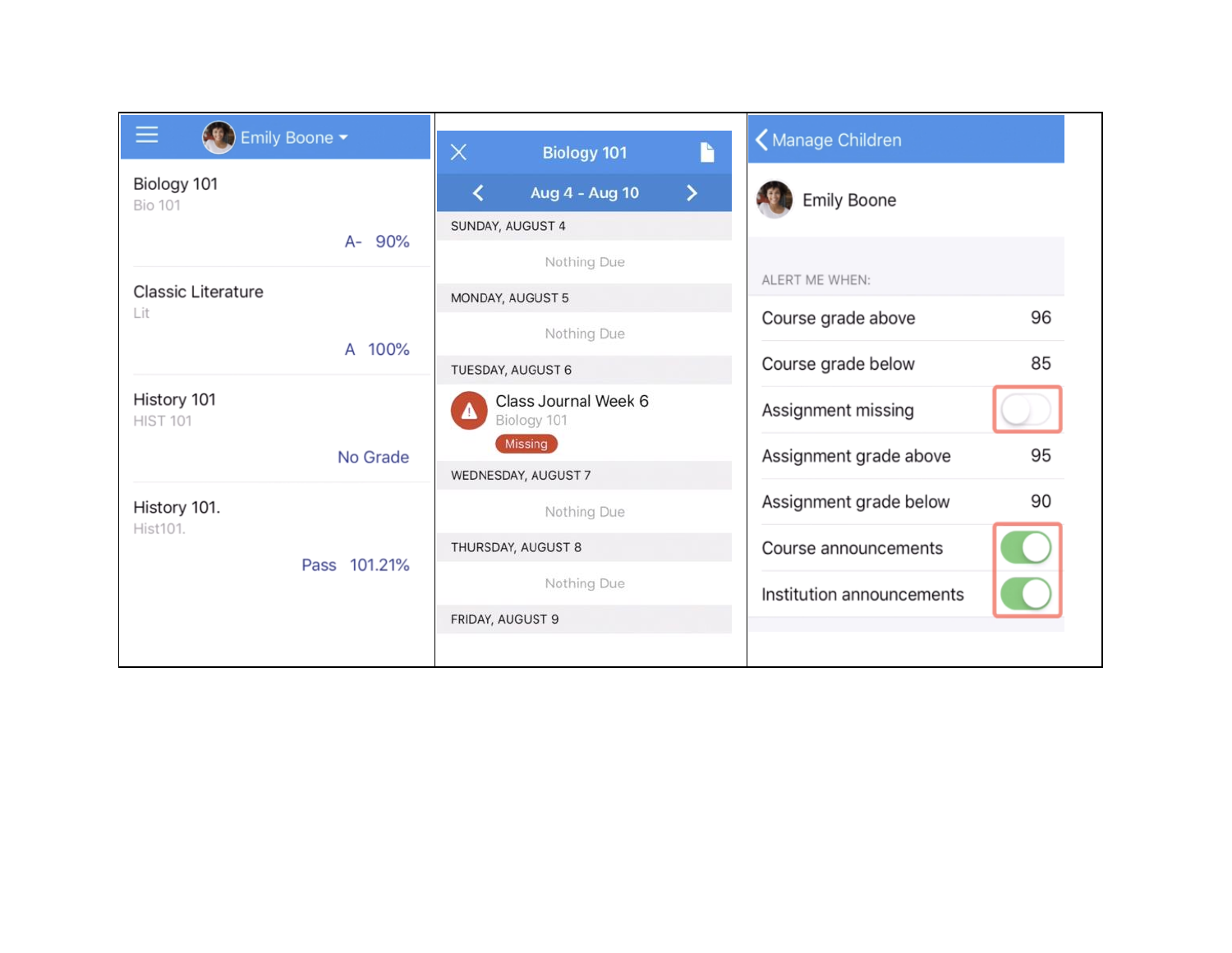# Canvas Parent App Broward.pdf

[Download Canvas Parent App Broward.pdf](https://browardschools.instructure.com/courses/411/files/68591064/download?download_frd=1) (118 KB)



Canvas Student App

Canvas Student allows students to access their courses and groups using a mobile device. Students can submit assignments, participate in discussions, view grades and course materials. The app also provides access to course calendars, To Do items, notifications, and Conversations messages.

- [What is the Canvas Student app?](https://community.canvaslms.com/docs/DOC-14241-67952843574) (Links to an external site.)
- [Canvas Student iOS Guides](https://community.canvaslms.com/docs/DOC-9867-canvas-by-instructure-ios-guide-table-of-contents) (Links to an external site.)
- [Canvas Student Android Guides](https://community.canvaslms.com/docs/DOC-9811-canvas-student-android-guide-table-of-contents) (Links to an external site.)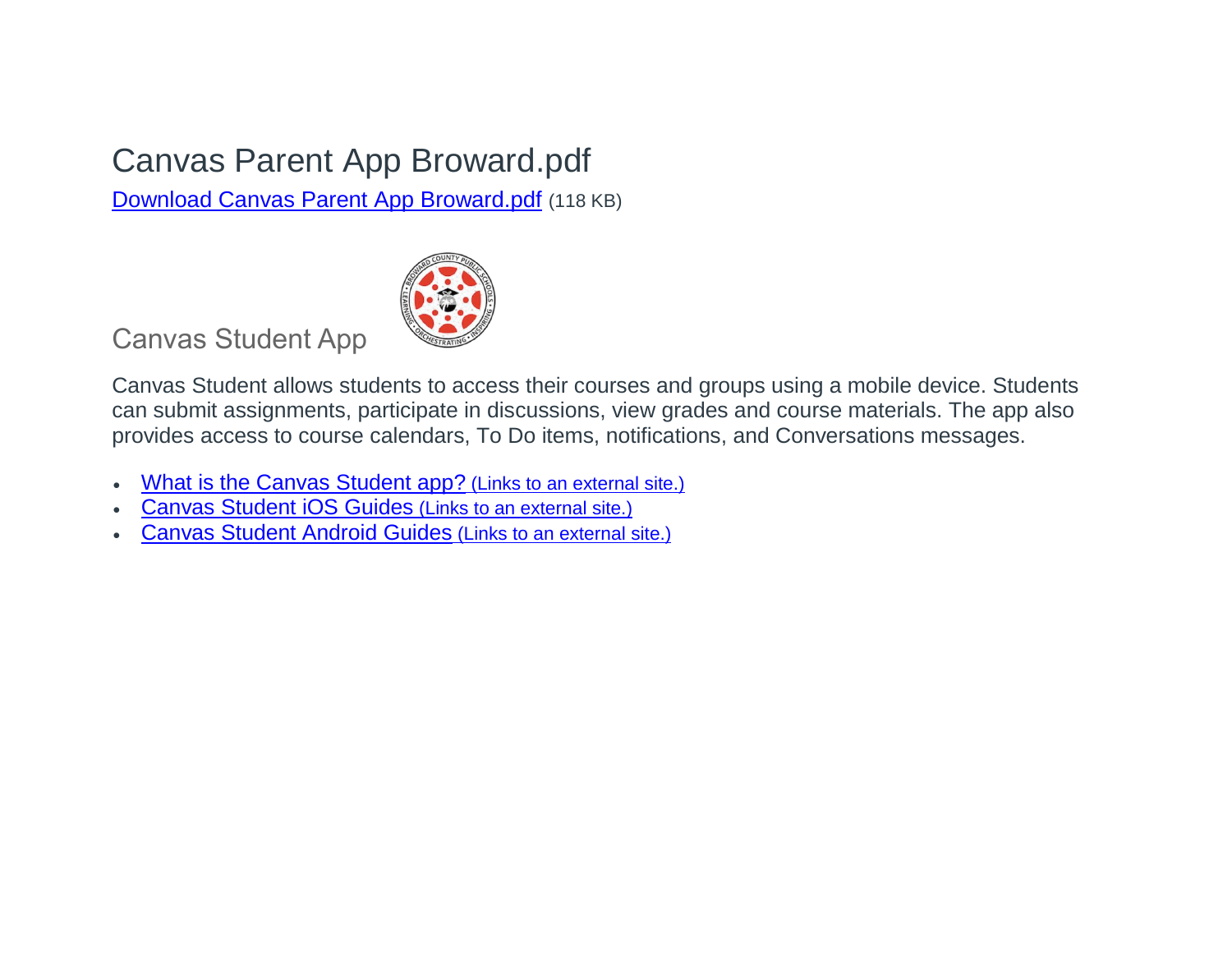#### **How do I view the Course Home Page as a student?**

<https://community.canvaslms.com/t5/Student-Guide/How-do-I-use-the-Course-Home-Page-as-a-student/ta-p/504>

**How do I view Announcements as a student?** 

<https://community.canvaslms.com/t5/Student-Guide/How-do-I-view-Announcements-as-a-student/ta-p/417>

**How do I view the Syllabus as a student?**

<https://community.canvaslms.com/t5/Student-Guide/How-do-I-use-the-Syllabus-as-a-student/ta-p/439>

**How do I view Modules as a student?**

<https://community.canvaslms.com/t5/Student-Guide/How-do-I-view-Modules-as-a-student/ta-p/433>

**How do I use the Inbox as a student?**

<https://community.canvaslms.com/t5/Student-Guide/How-do-I-use-the-Inbox-as-a-student/ta-p/532>

**How do I find my unread messages in the Inbox as a student?**

[https://community.canvaslms.com/t5/Student-Guide/How-do-I-find-my-unread-messages-in-the-Inbox-as-a-student/ta](https://community.canvaslms.com/t5/Student-Guide/How-do-I-find-my-unread-messages-in-the-Inbox-as-a-student/ta-p/309)[p/309](https://community.canvaslms.com/t5/Student-Guide/How-do-I-find-my-unread-messages-in-the-Inbox-as-a-student/ta-p/309)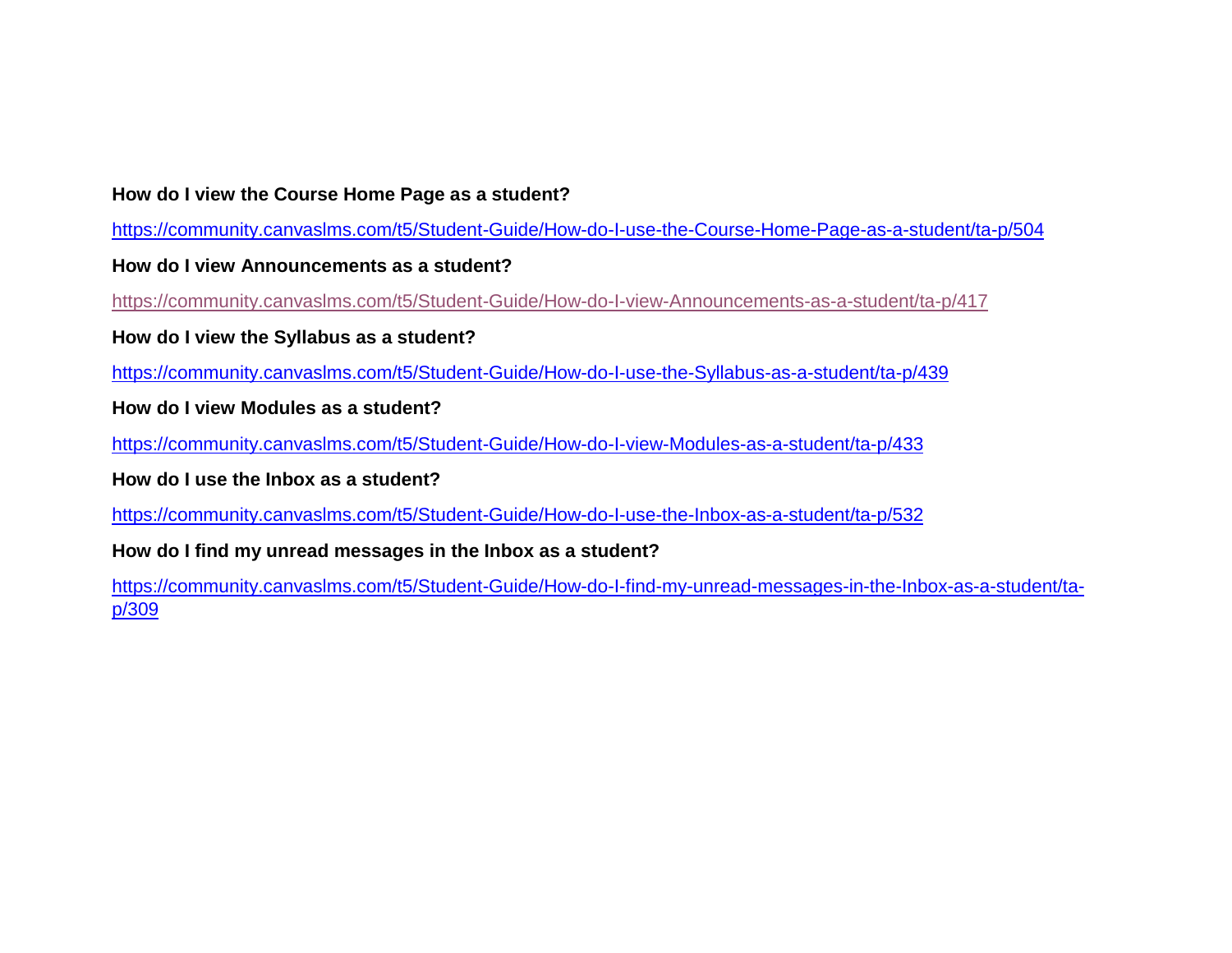#### **How do I reply to a Discussion as a student?**

<https://community.canvaslms.com/t5/Student-Guide/How-do-I-reply-to-a-discussion-as-a-student/ta-p/334>

**How do I Submit an Online Assignment as a student?**

<https://community.canvaslms.com/t5/Student-Guide/How-do-I-submit-an-online-assignment/ta-p/503>

**How do I upload a video using the Rich Content Editor as a student?**

<https://community.canvaslms.com/t5/Student-Guide/How-do-I-upload-a-video-using-the-Rich-Content-Editor-as-a/ta-p/429>

**How do I enter a URL as an Assignment submission as a student?**

<https://community.canvaslms.com/t5/Student-Guide/How-do-I-enter-a-URL-as-an-assignment-submission/ta-p/286>

**How do I submit a Media file as an Assignment submission as a student?**

<https://community.canvaslms.com/t5/Student-Guide/How-do-I-submit-a-media-file-as-an-assignment-submission/ta-p/279>

**How do I upload a file as an Assignment submission in Canvas as a student?**

[https://community.canvaslms.com/t5/Student-Guide/How-do-I-upload-a-file-as-an-assignment-submission-in-Canvas/ta](https://community.canvaslms.com/t5/Student-Guide/How-do-I-upload-a-file-as-an-assignment-submission-in-Canvas/ta-p/274)[p/274](https://community.canvaslms.com/t5/Student-Guide/How-do-I-upload-a-file-as-an-assignment-submission-in-Canvas/ta-p/274)

**How do I take a Quiz as a student?**

<https://community.canvaslms.com/t5/Student-Guide/How-do-I-take-a-quiz/ta-p/507>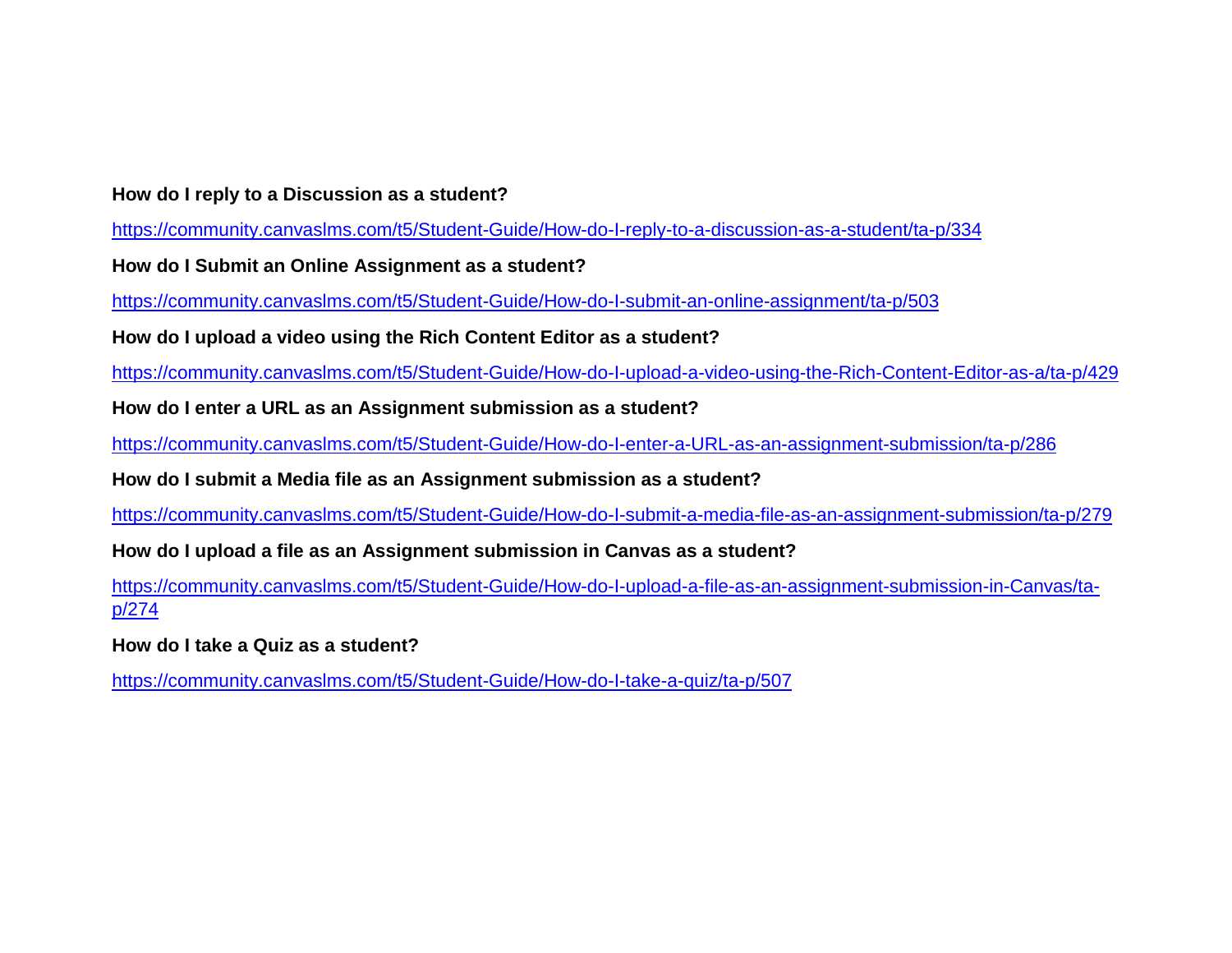## **Bilingual/ESOL Resources**

## **Available Resources**:

- [Click here](https://www.browardschools.com/Page/38576) (Links to an external site.) for **free online resources**.
- [Click here](https://steinhardt.nyu.edu/metrocenter/resources/glossaries) (Links to an external site.) to access **bilingual glossaries** for English Language Learners (ELLs).
- [Click here](https://browardschools.instructure.com/courses/411/files/47256276/download?wrap=1)**th** for directions on how to login to your **InSync** account.
- Click below to check out free online **eBooks**. For directions please click on your desired language below.
	- 。 [English](https://browardschools.instructure.com/courses/411/files/47256277/download?wrap=1)A
	- **o** [Haitian-Creole](https://browardschools.instructure.com/courses/411/files/47256274/download?wrap=1)
	- [Portuguese](https://browardschools.instructure.com/courses/411/files/47256273/download?wrap=1)**</u>**
	- **o** [Spanish](https://browardschools.instructure.com/courses/411/files/47256272/download?wrap=1)
- Google Translate Chrome Extension
	- o [Google Chrome Extensions\\_How to\\_English.pdf](https://browardschools.instructure.com/courses/411/files/64720165/download?wrap=1)
	- Google Chrome Extension How To\_Haitian\_Creole.pdf
	- o [Google Chrome Extensions\\_How to\\_Spanish.pdf](https://browardschools.instructure.com/courses/411/files/64720212/download?wrap=1)
	- o [Google Chrome Extension\\_How To\\_Portuguese.pdf](https://browardschools.instructure.com/courses/411/files/64720118/download?wrap=1)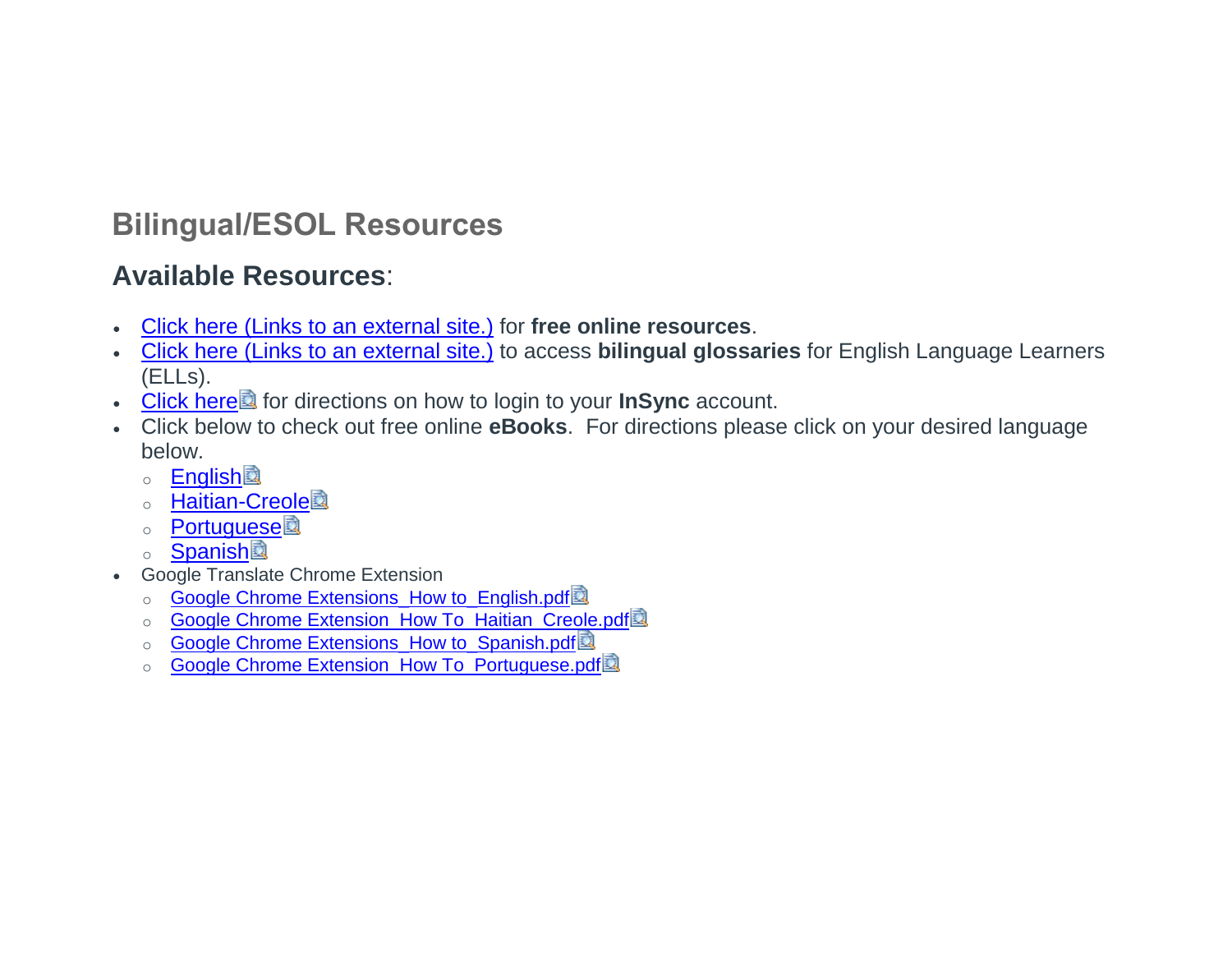

Canvas for Parents

### **Overview**

#### **Availability: All BCPS K-12 Students**

Canvas is a Learning Management System, or LMS, and is often described as, "a way to simplify teaching and learning by connecting all the digital tools teachers and students use in one easy place." Just think about it...all the digital tools needed for learning in one place - wouldn't that be fabulous?

With Canvas, students will be able to:

- receive course announcements
- manage upcoming assignments for all courses in one calendar
- submit assignments
- take quizzes
- receive feedback about course work
- communicate with teachers (and other students)
- and much, much more!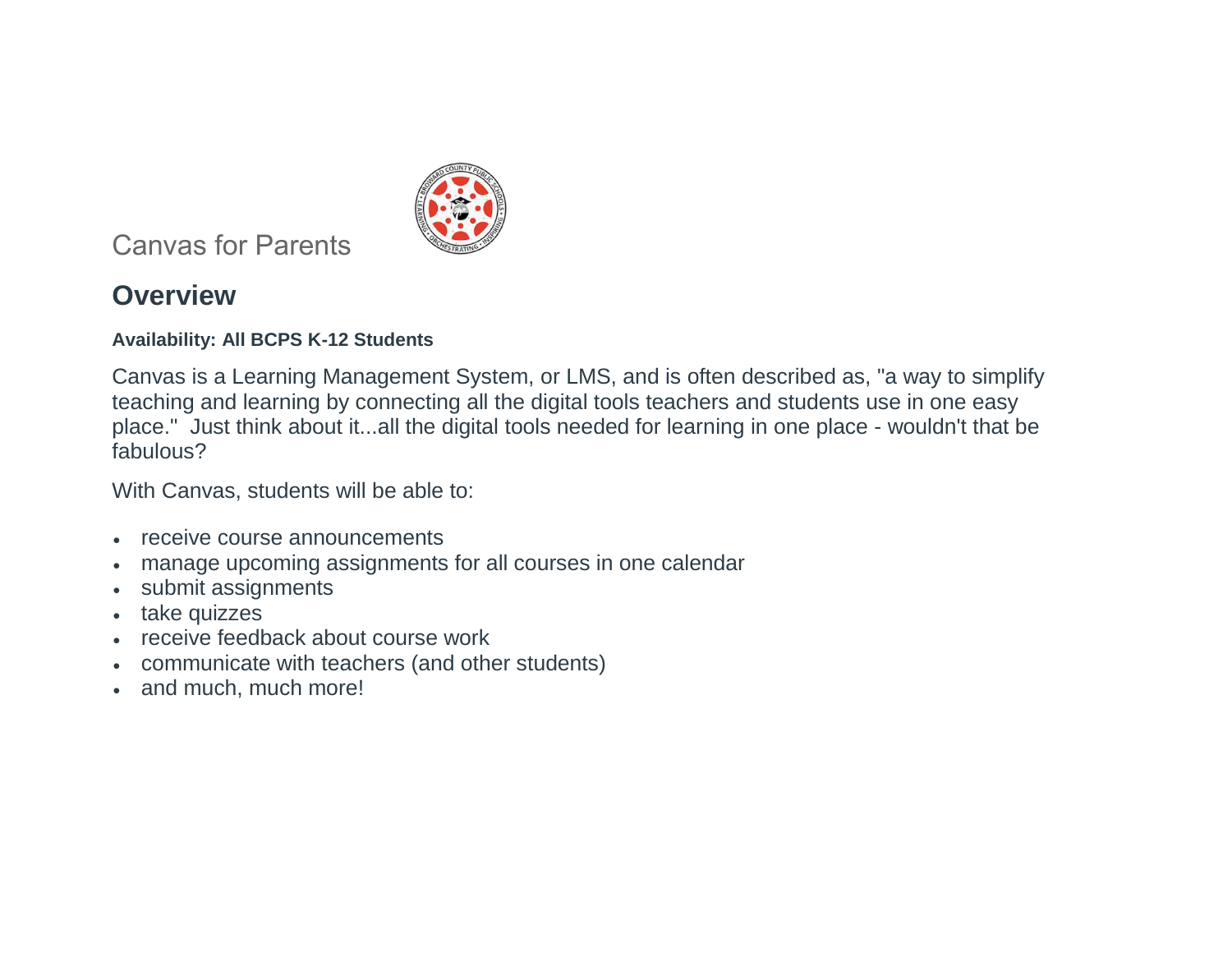### Logging into Clever

#### **Clever for Parents**

A quick reference guide for parents in English. Learn how students log into the Clever portal to access digital learning resources.

[https://www.brainshark.com/browardschools/vu?pi=zIIzerGugzCJMdz0](https://nam04.safelinks.protection.outlook.com/?url=https%3A%2F%2Fwww.brainshark.com%2Fbrowardschools%2Fvu%3Fpi%3DzIIzerGugzCJMdz0&data=02%7C01%7Cmartina.blanco%40browardschools.com%7Ca11960430b134fdf314508d816d8f0cc%7Ceeacb5cb53704358a96aa3783c95d422%7C1%7C0%7C637284468306134785&sdata=q%2FACKMcDLeHK4cLXJWZ1PakjHWrnI%2FoAVVAqq32dtbY%3D&reserved=0) (Links to an external site.)

#### **Clever for Parents in Haitian-Creole**

Sa a se yon gid referans rapid pou paran nan lang Kreyòl Ayisyen. L'ap montre w kijan elèv yo konekte sou platfòm Clever a pou yo jwenn aksè nan resous aprantisaj dijital yo. [https://www.brainshark.com/browardschools/vu?pi=zGCz6WEbFzCJMdz0](https://nam04.safelinks.protection.outlook.com/?url=https%3A%2F%2Fwww.brainshark.com%2Fbrowardschools%2Fvu%3Fpi%3DzGCz6WEbFzCJMdz0&data=02%7C01%7Cmartina.blanco%40browardschools.com%7Ca11960430b134fdf314508d816d8f0cc%7Ceeacb5cb53704358a96aa3783c95d422%7C1%7C0%7C637284468306174763&sdata=d7OJVdDbvNr0e6S8%2BHPRHEYp7eu1jI8NlfIbW4RLSD4%3D&reserved=0) (Links to an external site.)

#### **Clever for Parents in Portuguese**

Um guia de referência rápida para os pais em português. Aprenda como os alunos tem acesso ao portal Clever para usufruir dos recursos de aprendizado digital. [https://www.brainshark.com/browardschools/vu?pi=zHZz19GjiJzCJMdz0](https://nam04.safelinks.protection.outlook.com/?url=https%3A%2F%2Fwww.brainshark.com%2Fbrowardschools%2Fvu%3Fpi%3DzHZz19GjiJzCJMdz0&data=02%7C01%7Cmartina.blanco%40browardschools.com%7Ca11960430b134fdf314508d816d8f0cc%7Ceeacb5cb53704358a96aa3783c95d422%7C1%7C0%7C637284468306184759&sdata=6ZMIn5oHgm0WMnETTfFOiBPhVM67JOkb%2FEWQ4JE8%2Brk%3D&reserved=0) (Links to an external site.)

#### **Clever for Parents in Spanish**

Una guía de referencia rápida para padres en español. Aprenda cómo los estudiantes inician sesión en el portal Clever para acceder a los recursos de aprendizaje digital. [https://www.brainshark.com/browardschools/vu?pi=zGkz9xnE8zCJMdz0](https://nam04.safelinks.protection.outlook.com/?url=https%3A%2F%2Fwww.brainshark.com%2Fbrowardschools%2Fvu%3Fpi%3DzGkz9xnE8zCJMdz0&data=02%7C01%7Cmartina.blanco%40browardschools.com%7Ca11960430b134fdf314508d816d8f0cc%7Ceeacb5cb53704358a96aa3783c95d422%7C1%7C0%7C637284468306194760&sdata=mDw0mkCe8jwGWjvYIWxSQZaL8bqGNt6Z73BC43XaOIo%3D&reserved=0) (Links to an external site.)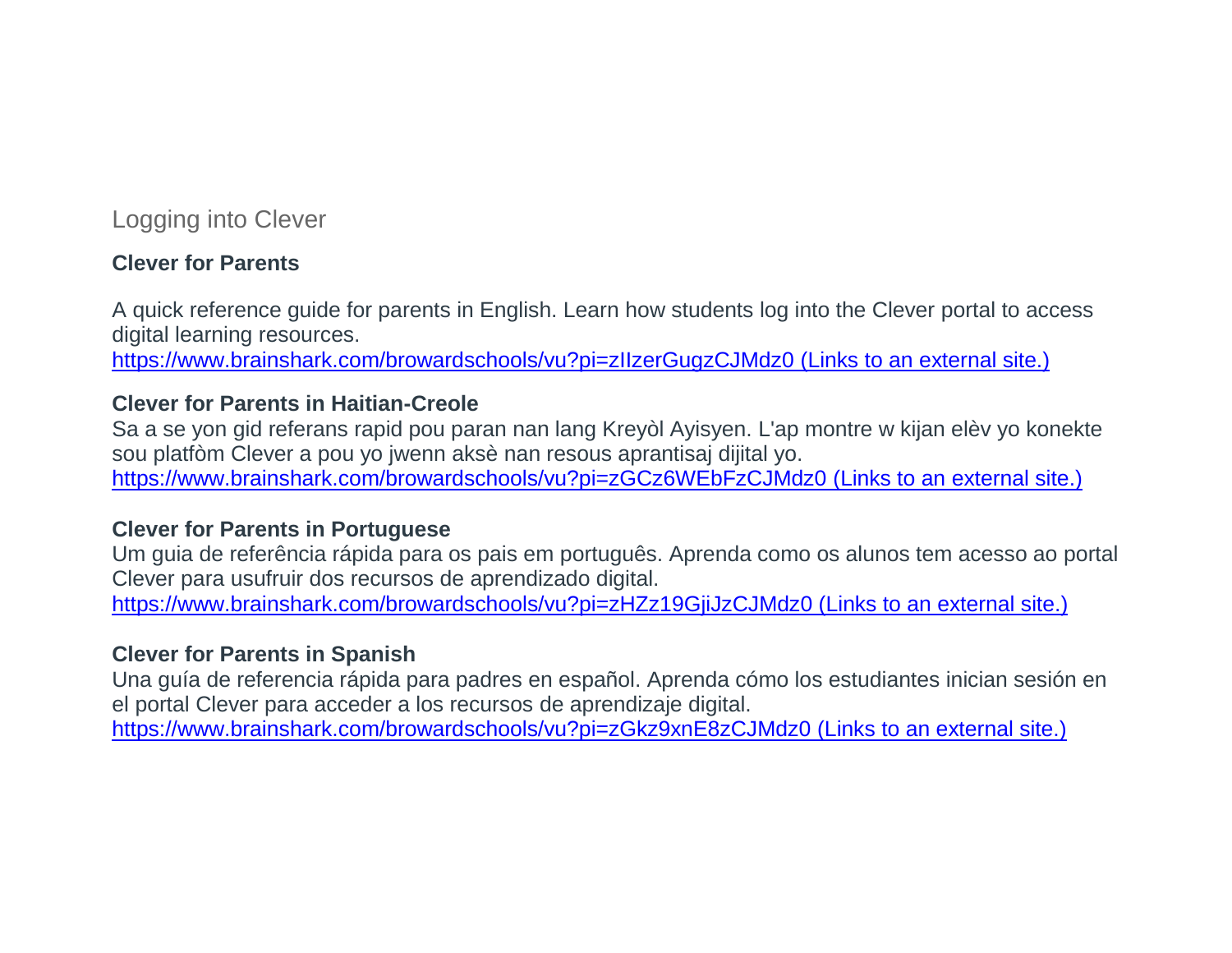Students can access Canvas through their [Single-Sign-On Clever LaunchPad,](https://clever.com/in/broward/student/portal) but teachers need to publish courses and content before students can participate and interact with them.

Students can learn how to use Canvas by participating in the Passport to Canvas course via the **BCPS** [Digital Student Resources](https://browardschools.instructure.com/courses/236351) Canvas Course by clicking the Digital Student Resources button (outlined in red below) on their [Single-Sign-On Clever](https://clever.com/in/broward/student/portal) LaunchPad (Links to an external site.) or by clicking the Student Textbooks & Resources link located under Resources in the blue global navigation menu in Canvas.



## **CTACE Canvas Course**

[Parent CANVAS CTACE Virtual classroom instructions .pdf](https://browardschools.instructure.com/courses/411/files/47186452/download?wrap=1)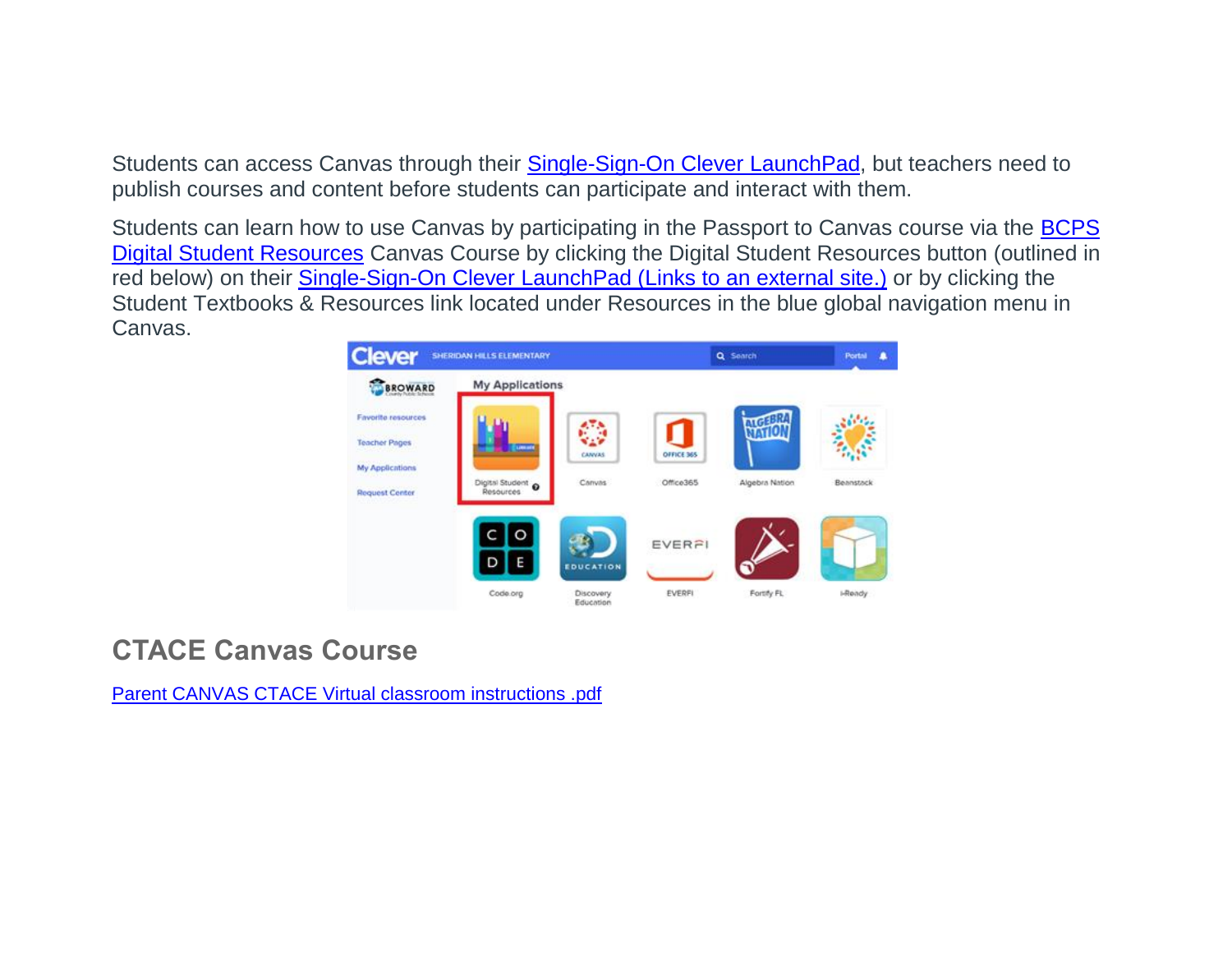### **Discovery Education for Parents**



#### **Overview**

#### **Availability: All BCPS K-12 Students**

Discovery Education is the global leader in standards-based digital content for grades K-12. Discovery Education continues to transform teaching and learning with award-winning multimedia content. Serving 4.5 million educators and over 50 million students. Teachers and students in Broward County Public Schools engage in a wide range of activities and experiences throughout the day. Accelerate student achievement by capturing the minds and imaginations of students with the fascination of Discovery, tapping into students' natural curiosity and desire to learn.

#### **Resources**

**[Discovery Education For Parents.pdf](https://browardschools.instructure.com/courses/411/files/47123813/download?wrap=1)**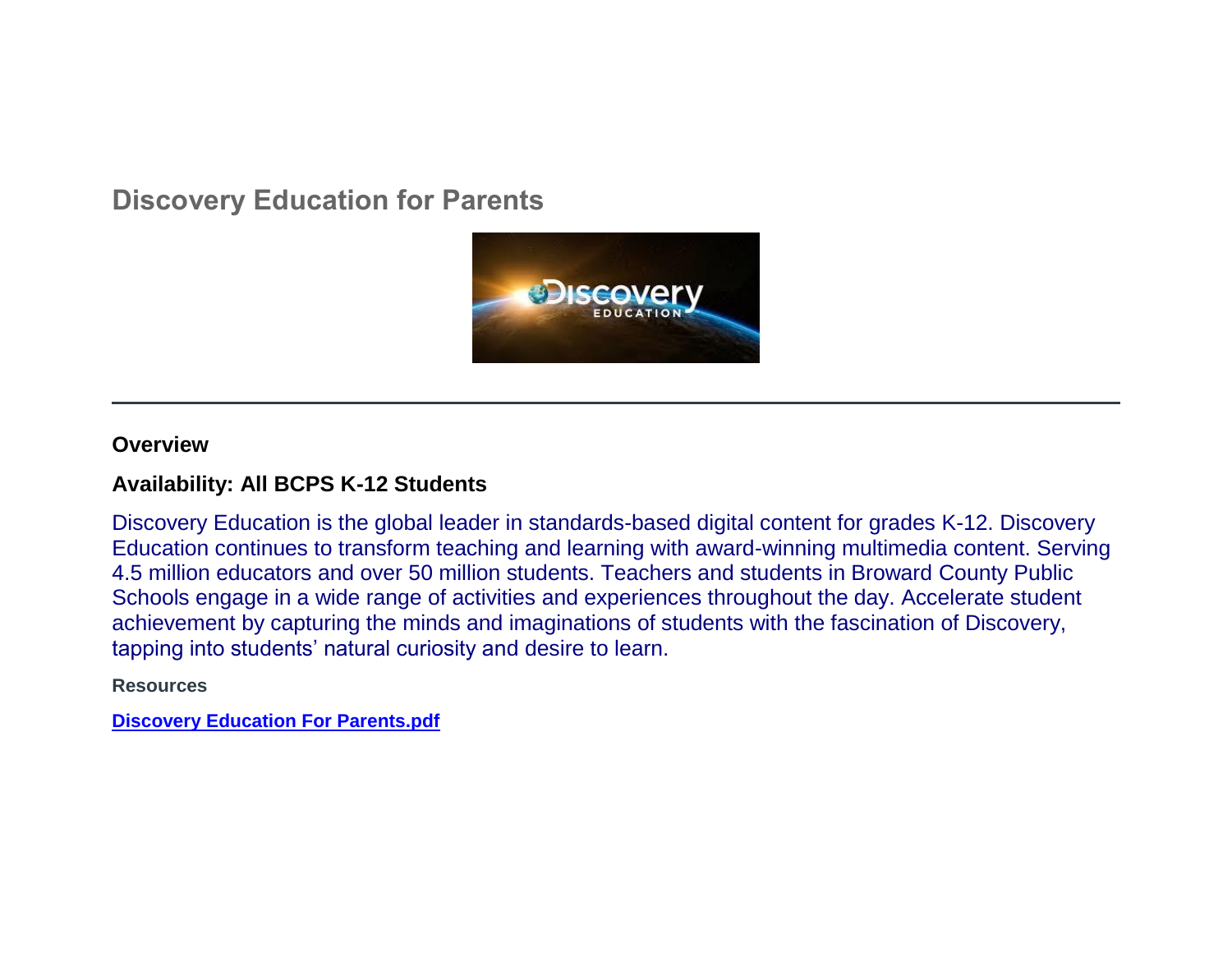

**Nearpod for Parents**

### **Overview**

#### **Availability: All BCPS K-12 Students**

Nearpod is an award-winning student engagement platform that can be used to amazing effect in the classroom.

Students can explore interactive self-paced lessons on the following topics.

- Coding
- College & Career Exploration
- Digital Citizenship
- Keyboarding
- Microsoft
- Social & Emotional Learning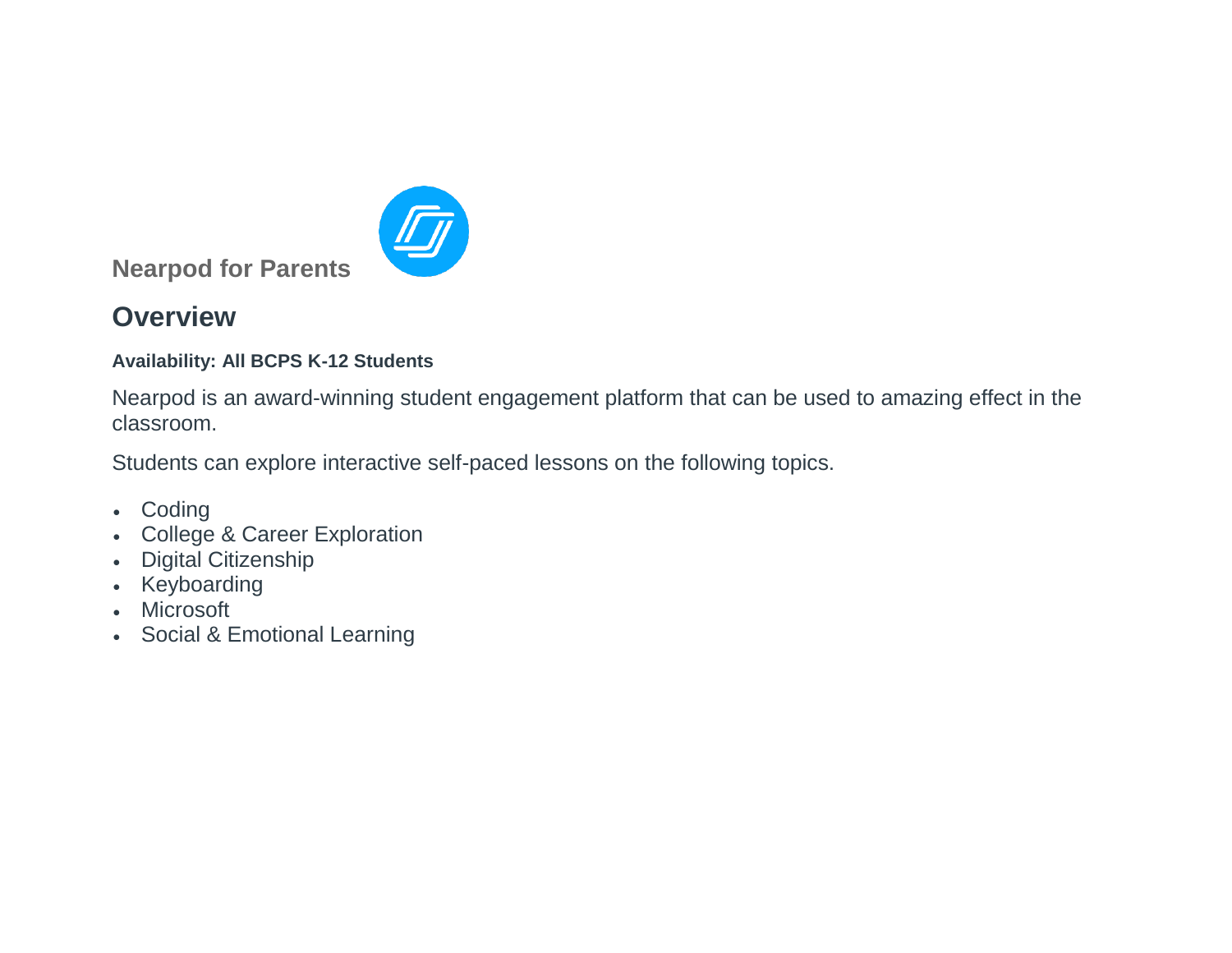Students can access these interactive self-paced lessons via the [BCPS Digital Student](https://browardschools.instructure.com/courses/236351)  [Resources](https://browardschools.instructure.com/courses/236351) Canvas Course by clicking the Digital Student Resources button (outlined in red below) on their **[Single-Sign-On Clever](https://clever.com/in/broward/student/portal) LaunchPad (Links to an external site.)** or by clicking the Student Textbooks & Resources link located under Resources in the blue global navigation menu in Canvas.

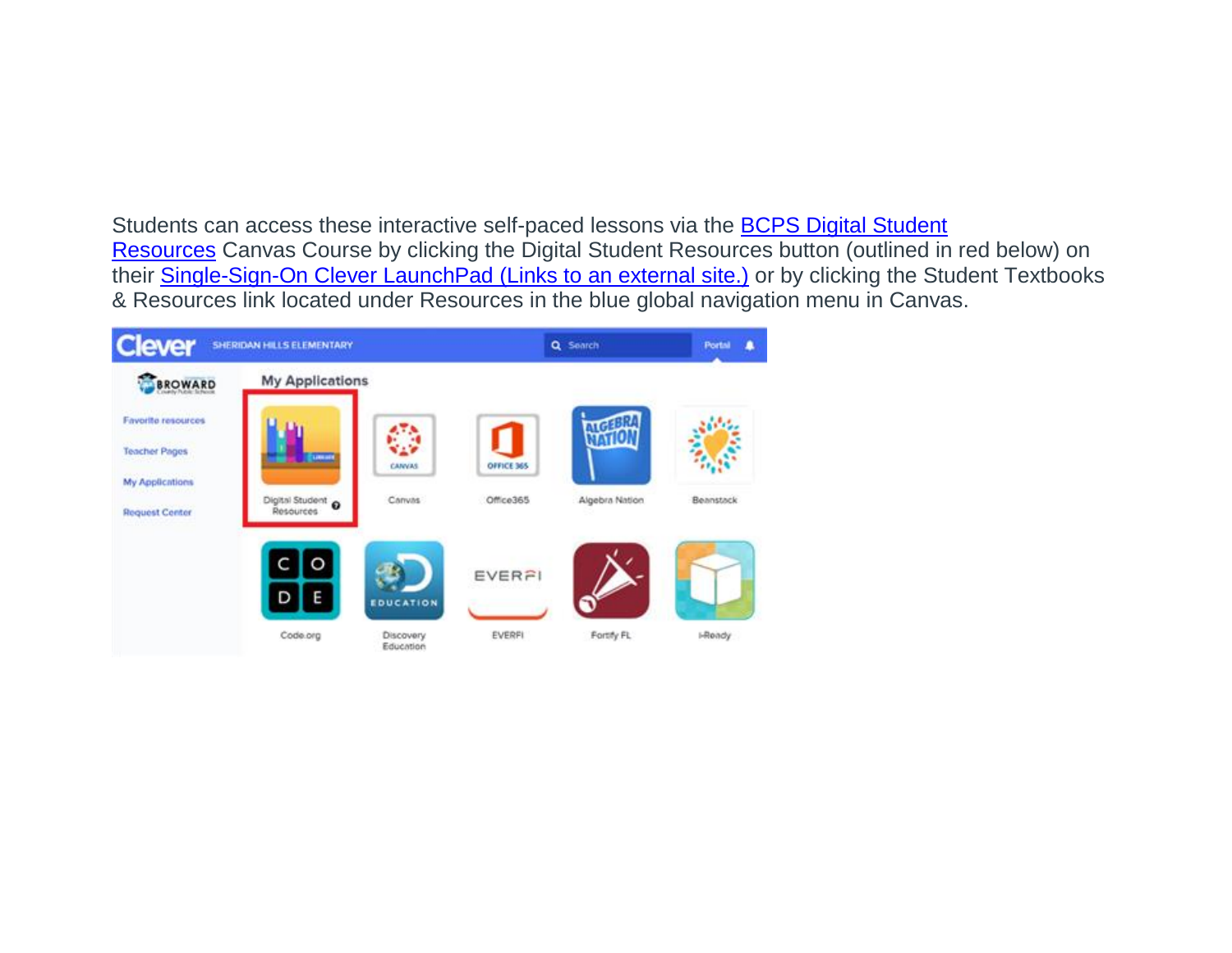

## **Newsela for Parents**

### **Overview**

#### **Availability: All BCPS K-12 Students**

Newsela is an innovative way to build reading comprehension with nonfiction that's always relevant daily news. Newsela unlocks the written word by publishing daily news articles at five reading levels to engage students in grades 2-12 in high-interest topics from immigration and diplomacy to drones and animal extinction. Launched in 2013, more than 37 million Newsela articles have been read by students, making Newsela the number one online news source for students. When students read articles, and take standards-aligned quizzes online, they are developing the critical nonfiction literacy skills that empower them to take part in conversations about complex issues, and prepare them for academic and professional success.

### **Resources**

[Newsela for Parents.mp4](https://browardschools.instructure.com/courses/411/files/43745596/download?wrap=1) Play media comment

[Newsela for Parents.pdf](https://browardschools.instructure.com/courses/411/files/44358702/download?wrap=1)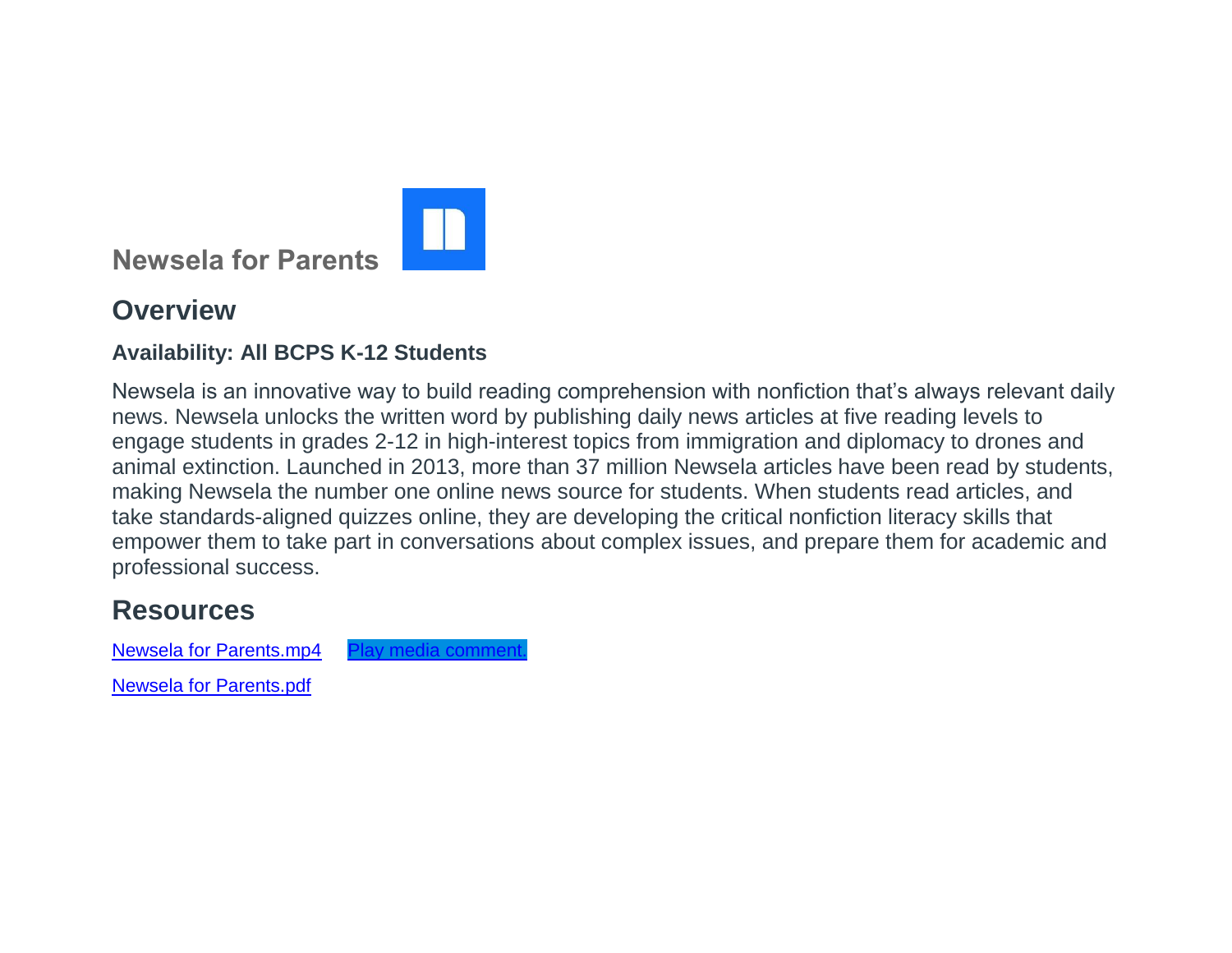

**Microsoft for Parents**

### **Overview**

#### **Availability: All BCPS K-12 Students**

Office 365 Education brings Word, Excel, PowerPoint, OneNote, and Sway, plus additional classroom tools. Bring conversations, content, and apps together all from a single Office 365 Education experience. Collaborate in real-time without boundaries, and without worrying about lost formatting. Anything your child does at school is available across devices.

### **Resources**

**Play media [comment.](https://browardschools.instructure.com/courses/411/pages/microsoft-for-parents?module_item_id=22384610)**

[Microsoft for Parents](https://browardschools.instructure.com/courses/411/files/47123817/download?wrap=1)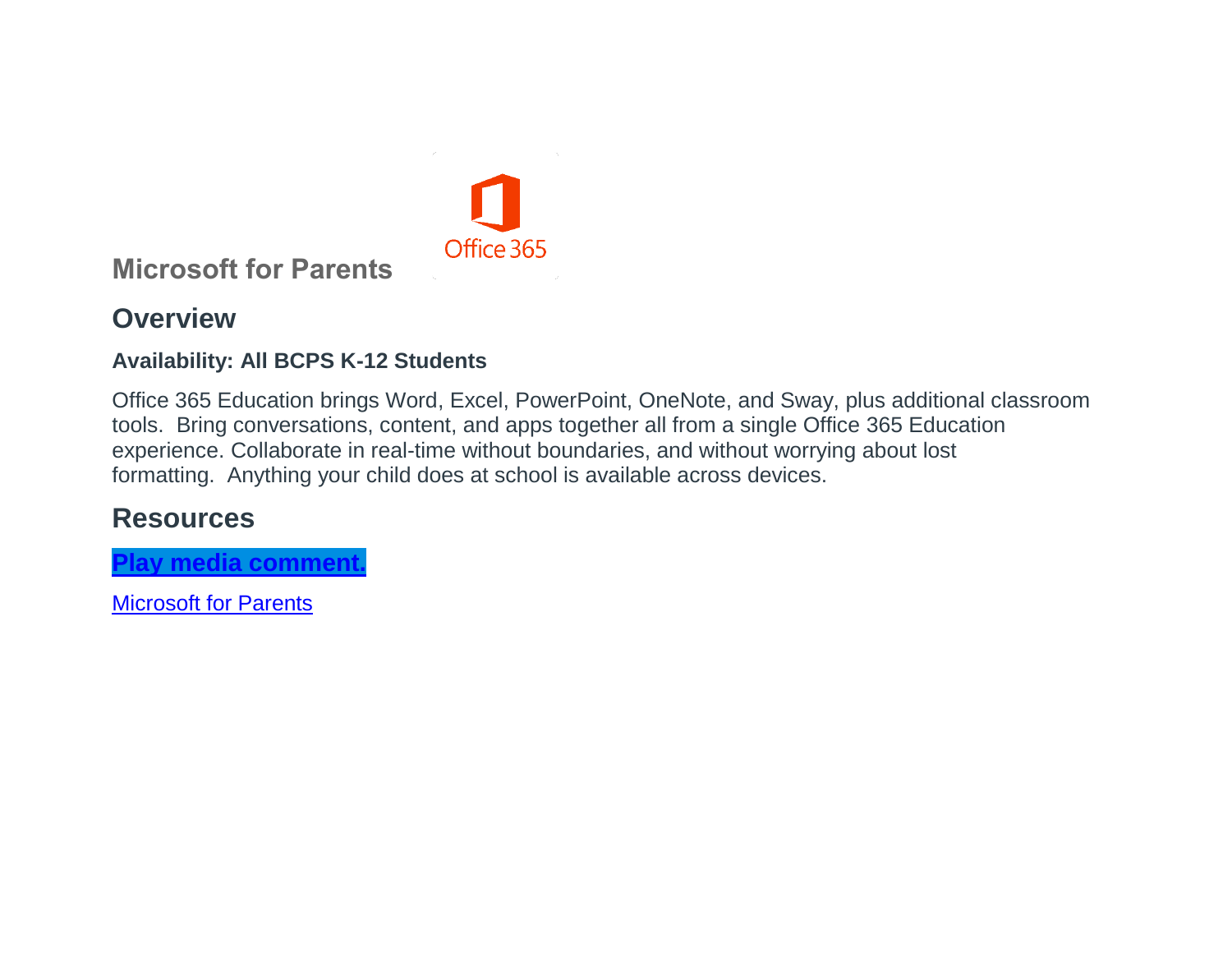# **Secondary Learning Grades 6-12 Resources for Parents**

[Secondary Parent Resources.pdf](https://browardschools.instructure.com/courses/411/files/47186388/download?wrap=1)

## **Vocabulary.com for Parents**



### **Overview**

#### **Availability: All BCPS 5-12 Students**

Vocabulary.com is a platform for lifelong learning. Students can use vocabulary.com to learn new words, play games that improve their vocabulary and find easy-to-understand definitions in their superfast dictionary. As students improve, the words that they learn will become more and more advanced. And, with vocabulary.com's easy-to-use progress-monitoring tools, students can always look back to see how far they've come.

The heart of Vocabulary.com is The Challenge. It's an adaptive game students can play to help improve their vocabulary. To start playing students need to log into Vocabulary.com through their [Single-Sign-On Clever](https://clever.com/in/broward/student/portal) LaunchPad (Links to an external site.) and click Play at the top of the page.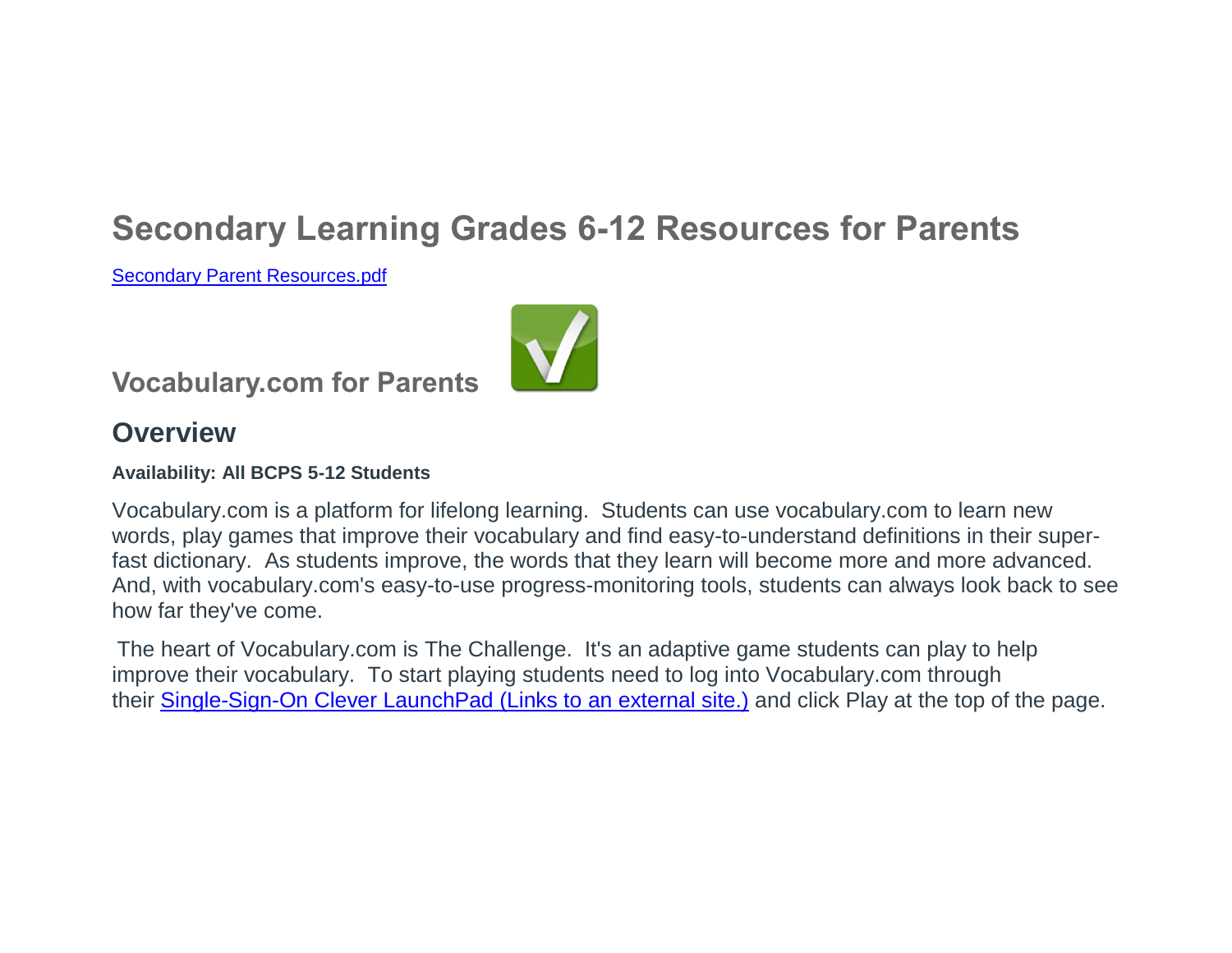

#### **Learning Never Closes**

[Learning Never Closes](https://www.browardschools.com/page/50590) (Links to an external site.) is an online resource that can be accessed at any time for access by students, teachers, and parents. Broward County Public Schools (BCPS) is committed to supporting students and families in making sure that learning never closes. When the school buildings are closed for any reason (vacation, weekends, or even unexpected closures), BCPS encourages families and caregivers to have students engage in academic activities. As such, the following options ensure that in Broward County, learning never closes.

Each student in BCPS has a suite of grade-level appropriate academic tools available to them 24/7/365. Access to adopted textbooks, Canvas learning management system and dozens of other resources are available through this Clever portal. Students can access their suite of resources via the[Single-Sign-](https://clever.com/in/broward/student/portal)On Clever [LaunchPad](https://clever.com/in/broward/student/portal) (Links to an external site.).